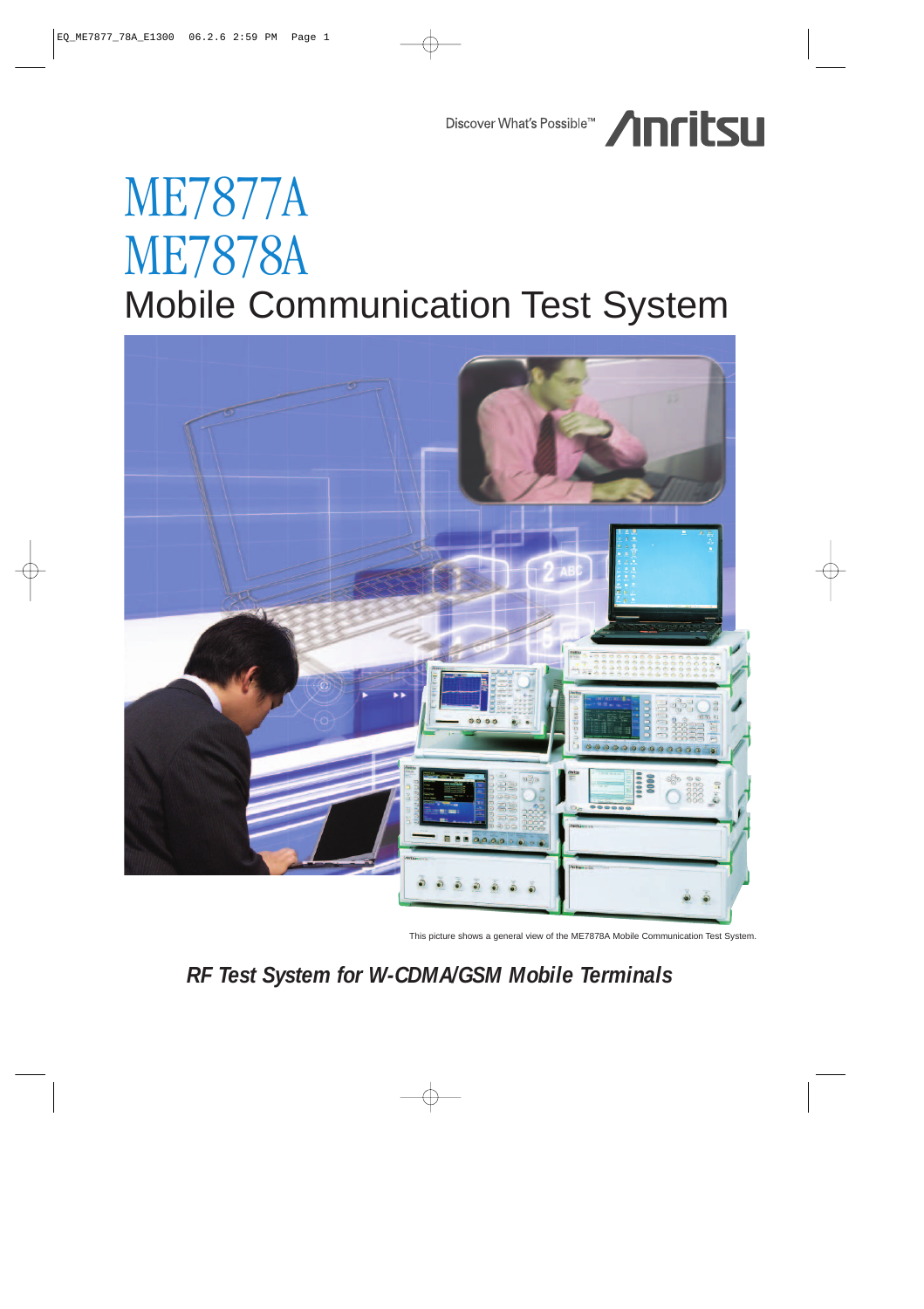# *A W-CDMA/GSM communications characteristics test bench*

**The ME7877A and ME7878A Mobile Communications Test System are an automatic system for testing the characteristics of W-CDMA/GSM mobile communications systems.**

**The ME7877A and ME7878A measurement systems are composed of different measuring instruments based around the MT8820A Radio Communication Analyzer and various dedicated software applications. The ME7877A supports measurement of spurious signals according to Section 5 (Transmitter Test) and Section 6 (Receiver Test) of the W-CDMA 3GPP TS34.121 measurement standard and Section 13 (Transmitter Test) and Section 14 (Receiver Test) of the GSM GPP TS51.010 measurement standard.**

**The ME7878A supports measurement of spurious signals and interference waveforms according to Section 5 (Transmitter Test) and Section 6 (Receiver Test) of the W-CDMA 3GPP TS34.121 measurement standard.**

**Both the ME7877A and ME7878A are ideal for performing the various test items, especially tests combining the many instruments required for measuring spurious signals and interference waves.**

## ● **Operating Bands**

The ME7877A and ME7878A have the following operating band support:

- W-CDMA BandI, VI (both ME7877A and ME7878A)
- GSM 900 MHz/DCS1800 MHz/PCS1900 MHz (ME7877A)

#### ● **Automatic System Calibration Measurement**

Since the system is composed of different measurement instruments, the I/O level frequency characteristics require calibration. Special calibration software enables the user to perform maintenance such as recovery and periodic calibration when the equipment composition is changed. This feature requires the use of Anritsu-specified measuring instruments: see the MX787850A instruction manual for details.

#### **ME7877A**

## **Test System for W-CDMA/GSM Spurious Measurement**

Measurement of spurious signals in accordance with W-CDMA 3GPP TS34.121 and the GSM 3GPP TS51.010 recommendations is supported.

#### **ME7877A**

# **Test System for W-CDMA Spurious and Interference waveforms Measurement**

Measurement of spurious and interference waveforms in accordance with the W-CDMA 3GPP TS34.121 recommendation is supported.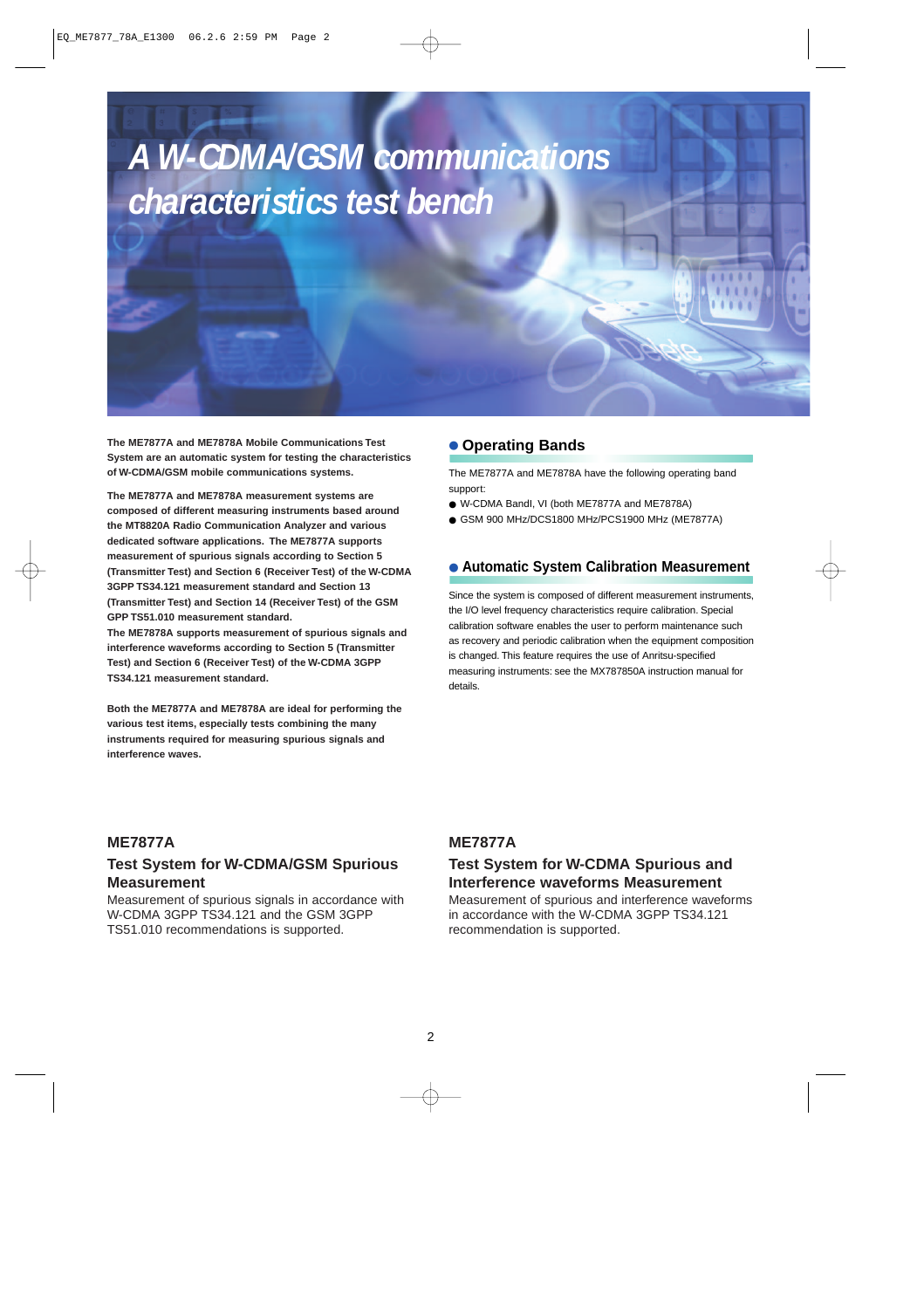

#### ● **ME7877A Mobile Communication Test System**



| MX787720A      | W-CDMA/GSM Test Software                |
|----------------|-----------------------------------------|
| MT8820A        | Radio Communication Analyzer            |
| <b>MS8609A</b> | Digital Mobile Radio Transmitter Tester |
| <b>MN7476A</b> | <b>RF</b> Interface Unit                |
| MN7451A        | <b>RF Switch Driver Unit</b>            |

#### ● **ME7878A Mobile Communication Test System**



∗ The personal computer and DC power supply must be provided by the user.

|                | MX787800A W-CDMA Test Software               |
|----------------|----------------------------------------------|
| MT8820A        | <b>Radio Communication Analyzer</b>          |
| <b>MS8609A</b> | Digital Mobile Radio Transmitter Tester      |
| MG3681A        | <b>Digital Modulation Signal Generator</b>   |
| MG3692B        | <b>Signal Generator</b>                      |
| <b>MN7476A</b> | <b>RF</b> Interface Unit                     |
| <b>MN7486A</b> | Interference Measurement Unit                |
| <b>MN7478A</b> | Additional Unit For Interference Measurement |
| <b>MN7451A</b> | <b>RF Switch Driver Unit</b>                 |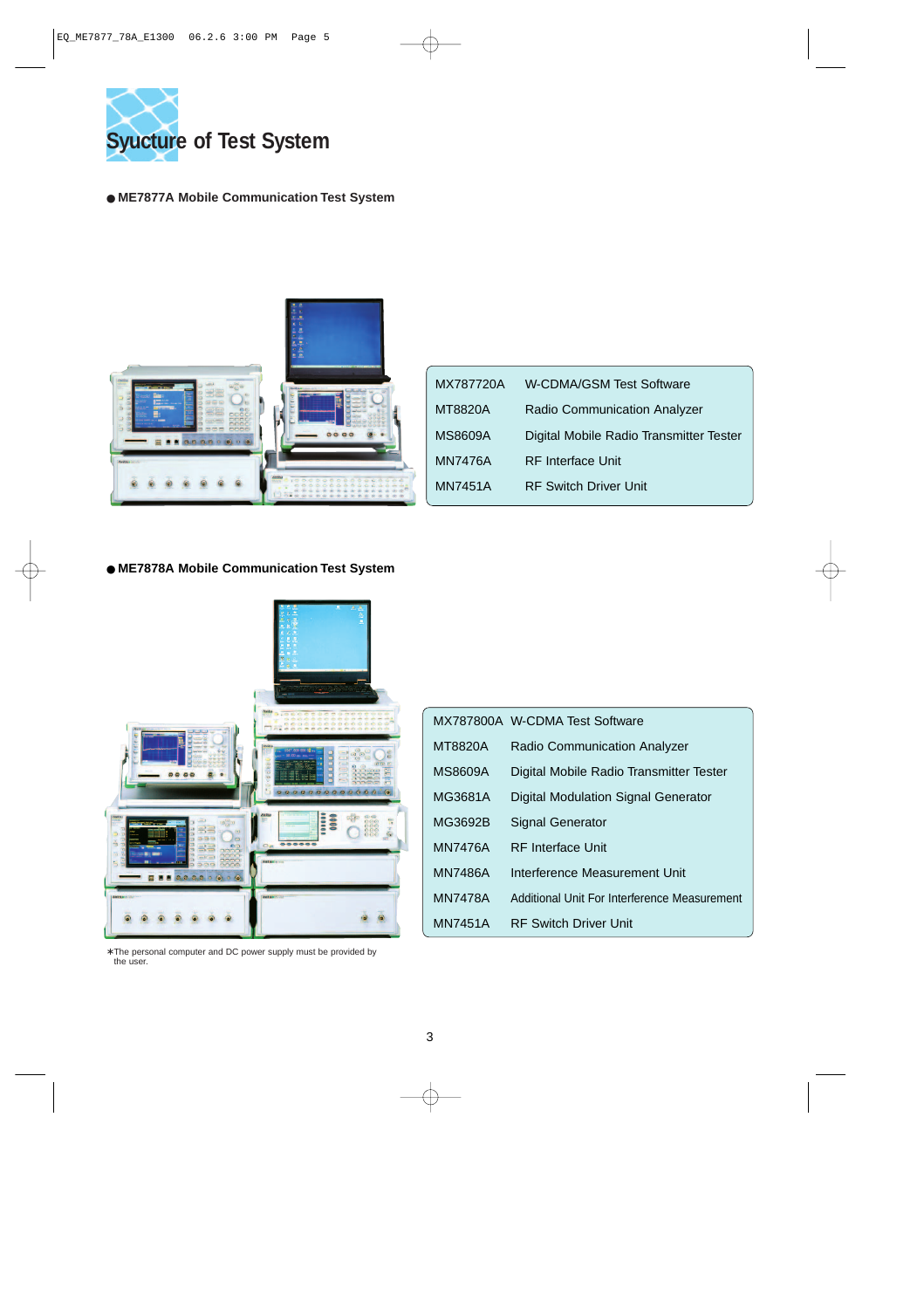# **Operating screens are based on the familiar Windows GUI.**

#### ● **Main Screen for Operations and Monitoring**

Operations are performed using the tool bar at the top of the main screen. Easy-to-understand icons indicate the tool bar operations. Test sequence items are shown in the center of the screen, while the right side displays the details of each test and the bottom displays the test results. Consequently, all the important aspects of the tests can be confirmed at a glance on the main screen.

| <b>CE Al-CDMA Test Sistemen</b><br><b>Sequence</b> | Operator                                         |                                                                                                                                                                                                         | <b>Broott</b> Environment            | Window    | Help |                                                                                                                                                       |                                                                                                                           |               |                     |                                                                     |                  |         | $ \Box$ |
|----------------------------------------------------|--------------------------------------------------|---------------------------------------------------------------------------------------------------------------------------------------------------------------------------------------------------------|--------------------------------------|-----------|------|-------------------------------------------------------------------------------------------------------------------------------------------------------|---------------------------------------------------------------------------------------------------------------------------|---------------|---------------------|---------------------------------------------------------------------|------------------|---------|---------|
| <b>Sept</b><br>в<br>Environment                    | $\mathbf{p}$<br><b>QQ4</b><br>CableLoss          | Ν                                                                                                                                                                                                       |                                      |           |      | <b>Save Sec</b><br><b>Clown Sat</b>                                                                                                                   | <b>Edit Sep</b>                                                                                                           |               | Print               | <b>Print Graph</b>                                                  |                  |         |         |
| <b>PASS</b>                                        |                                                  |                                                                                                                                                                                                         |                                      |           |      |                                                                                                                                                       |                                                                                                                           |               |                     |                                                                     |                  |         |         |
| hahas<br>Test<br>o<br>default and<br>$-1$          | -AltoopBack-1<br>$Ate-1$<br>Gill Wedna IdeLogg-1 | CaliFrecessingControl-1<br>Wedne LoopBackLoop-1<br>Modela Maximum Output Power (1)-1<br>Modela Nacimum Output Power (2)-1<br>Wedna Iveer LoopPawerControllsThelic<br>Wedna OpenLoapPawerContrathThetE = |                                      |           | в    | Start Date<br><b>Start Time</b><br>End Time<br>EUT Serial No.<br><b>LIE Power Class</b><br>3451<br><b>SequenceFile</b><br>CabletoweFile<br>OutputFile | Start Date<br>Start Tieve<br>EndTime<br><b>UEPowerClass</b><br>M51<br>default seg<br><b>Cable Less.cbl</b><br>Outmat File |               | is i                | $ z $  3  4<br><b>COMPANY</b><br>.,<br><b>JA 60 Steps High brep</b> |                  |         |         |
| <b>Judge</b>                                       | Bend                                             | Channell                                                                                                                                                                                                |                                      | Text Name |      | Department                                                                                                                                            | Data                                                                                                                      |               |                     | Unit LowerLinit UpperLinit                                          | <b>Tast Time</b> | Gemmant | ▫       |
| PASS                                               | <b>WCDMA1</b>                                    | <b>U738 Juver Loop Fower Control (EtoF)</b>                                                                                                                                                             |                                      |           |      | StagE High Change 19-20)                                                                                                                              | $-10.25.68$                                                                                                               |               | $-12.30$            | $-7.7D$                                                             |                  |         |         |
| <b>PASS</b>                                        | <b>I AND DMA!</b>                                | 9738 Irner Loop Power Control (EtoT)                                                                                                                                                                    |                                      |           |      | ShepE High Change 20-30)                                                                                                                              | $-10.32$ dB                                                                                                               |               | $-12.30$            | $-7.70$                                                             |                  |         |         |
| <b>PARS</b>                                        | <b>WCDMA1</b>                                    | 9738 Juner Loca Power Control (EtaF)                                                                                                                                                                    |                                      |           |      | StepE High Change 21-317                                                                                                                              | $-10.38$ dB                                                                                                               |               | $-12.30$            | $-7.30$                                                             |                  |         |         |
| PASS<br>PASS                                       | <b>WODMAT</b><br><b>WODMA1</b>                   | 9738 Jener Loca Fower Control (EtoF)<br>9738 Jones Logo Power Control (Fto F)                                                                                                                           |                                      |           |      | StepE High Change 22-321<br>StepE High Change 23-337                                                                                                  | $-18.97.68$<br>$-10.20$ cm                                                                                                |               | $-1230$<br>$-12.38$ | $-7.70$<br>$-7.70$                                                  |                  |         |         |
| PASS                                               | <b>WCDMA</b>                                     | 0708 Inver Loop Power Control (Etal)                                                                                                                                                                    |                                      |           |      | ShapE High Change 24-347                                                                                                                              | $-9.93 - 48$                                                                                                              |               | $-12.90$            | $-7.70$                                                             |                  |         |         |
| PASS                                               | <b>WODMA!</b>                                    | 9708 kner Leop Power Control (Eto F)                                                                                                                                                                    |                                      |           |      | StepE High Change 25-357                                                                                                                              |                                                                                                                           | $-9.94$ ( $E$ | $-12.30$            | $-7.70$                                                             |                  |         |         |
| <b>PASS</b>                                        | WODMA!                                           | <b>8738 Irver Loco Power Control (EtoF)</b>                                                                                                                                                             |                                      |           |      | StepE Low(Ratio 0-1)                                                                                                                                  | $-0.07$ dB                                                                                                                |               | $-1.60$             | $-0.4D$                                                             |                  |         |         |
| PASS                                               | <b>WCDMA1</b>                                    | 9728 Jonet Logg Power Control (EtgF)                                                                                                                                                                    |                                      |           |      | StupE Low(Ratio 1-2)                                                                                                                                  | $-0.02$ dB                                                                                                                |               | $-1.01$             | $-0.40$                                                             |                  |         |         |
|                                                    |                                                  |                                                                                                                                                                                                         | 9738 Jimer Logg Power Control (EtaF) |           |      | ShepE Low(Ratio 2-3)                                                                                                                                  | $-0.07$ dB                                                                                                                |               | $-1.60$             | $-0.40$                                                             |                  |         |         |
|                                                    |                                                  |                                                                                                                                                                                                         |                                      |           |      |                                                                                                                                                       |                                                                                                                           |               |                     |                                                                     |                  |         |         |
| PARS<br><b>PASS</b>                                | <b>WCDMA1</b><br><b>WODMAT</b>                   | 8738 Inner 1400 Fower Control (EtoT)                                                                                                                                                                    |                                      |           |      | StepE Low(Ratio 3-4)                                                                                                                                  | $-195.08$                                                                                                                 |               | $-1.60$             | $-0.40$                                                             |                  |         |         |
| PARS                                               | <b>WODMAT</b>                                    | 9738 Joner Loop Power Control (Etal)                                                                                                                                                                    |                                      |           |      | StusE Lon(Ratio 4-5)                                                                                                                                  | $-0.001 +$                                                                                                                |               | $-1.60$             | $-0.40$                                                             |                  |         |         |

# ● **Flexible Testing**

Measurements can be made individually, or selected measurements can be performed automatically as a group, permitting flexible testing according to the user's needs.

## ● **Measured Data Management Function**

The measurement results obtained using this system can be displayed on and printed from a browser screen. Other relevant information such as the test start time can be recorded in the header of the measurement report and used for measurement file management. The measurement results can also be saved in both HTML and CSV file formats.

|                                                                                                                                                                               |          |         | <b>WCDMA USER EQUIPMENT TEST</b>         |                                                                                              |                                                                                                                        |       |              |              |        |
|-------------------------------------------------------------------------------------------------------------------------------------------------------------------------------|----------|---------|------------------------------------------|----------------------------------------------------------------------------------------------|------------------------------------------------------------------------------------------------------------------------|-------|--------------|--------------|--------|
|                                                                                                                                                                               |          |         |                                          | <b>PASS</b>                                                                                  |                                                                                                                        |       |              |              |        |
| Start Date<br>Start Time<br><b>Erel Times</b><br><b>EUT Serial No.</b><br><b>UE Power Olses</b><br><b>INASE</b><br>$19.6 - 1$<br>SequenceFile<br>Cablel outFile<br>OutputFile |          |         |                                          | 9:26:50 PM<br><b>92740 PM</b><br>n<br>001010123456789<br>200223001543870<br>TEST¥default.com | Monday, January 30, 2006<br>C.NProgram FilesVAmitsu/ANCTSVSEQUENCESNNCDMA-UE-TRXRCA-<br><b>WCa DataWCable Loss chi</b> |       |              |              |        |
| Judament                                                                                                                                                                      | Band     | Channel | Description                              |                                                                                              | LowerLimit UpperLimit                                                                                                  | Data  | <b>Linit</b> | Comment Time |        |
| Registration                                                                                                                                                                  |          |         |                                          |                                                                                              |                                                                                                                        |       |              |              |        |
| <b>PASS</b>                                                                                                                                                                   | WIDMAN 1 | 10000   |                                          |                                                                                              |                                                                                                                        |       | ö            |              | 30 101 |
| Loop Back Mode 1 Close                                                                                                                                                        |          |         |                                          |                                                                                              |                                                                                                                        |       |              |              |        |
| PASS                                                                                                                                                                          | WCDMW 1  | 10700   |                                          |                                                                                              |                                                                                                                        |       | n            |              | 7.077  |
| <b>Maximum Output Power</b>                                                                                                                                                   |          |         |                                          |                                                                                              |                                                                                                                        |       |              |              |        |
| <b>PASS</b>                                                                                                                                                                   | WODUN'T  | 9350    | <b>Manhouse Output Power</b><br>240000   | -17                                                                                          | 17                                                                                                                     | $-11$ | <b>GH3</b>   |              | 1.959  |
|                                                                                                                                                                               | WIDMAN 1 | 0350    | <b>Missinger Output Power</b><br>2400000 |                                                                                              |                                                                                                                        | 22.07 | [iffird]     |              |        |
| <b>Occupied Bandwidth</b>                                                                                                                                                     |          |         |                                          |                                                                                              |                                                                                                                        |       |              |              |        |
| PASS                                                                                                                                                                          | WODAN'T  | 0750-   | Millerium Oldguit Rower<br>(3404Be)      |                                                                                              | 5000                                                                                                                   | 4 198 | (need)       |              |        |
|                                                                                                                                                                               |          |         |                                          |                                                                                              |                                                                                                                        |       |              |              |        |
| <b>Adiacent Channel Leakage Power Ratio</b>                                                                                                                                   |          |         |                                          |                                                                                              |                                                                                                                        |       |              |              |        |

# ● **Help Guide**

The Help function offers on-screen guidance for using the operation software in either English or Japanese. Users select the guidance language during software installation.

# ● **Flexible Parameter Setting**

In addition to flexible selection of test items in any frequency channel for each test, detailed parameters such as spec and average can be set for each test. This permits configuration of ideal test conditions matching the tested device and test objectives.

Moreover, setting changes can be saved to a file for readout when necessary.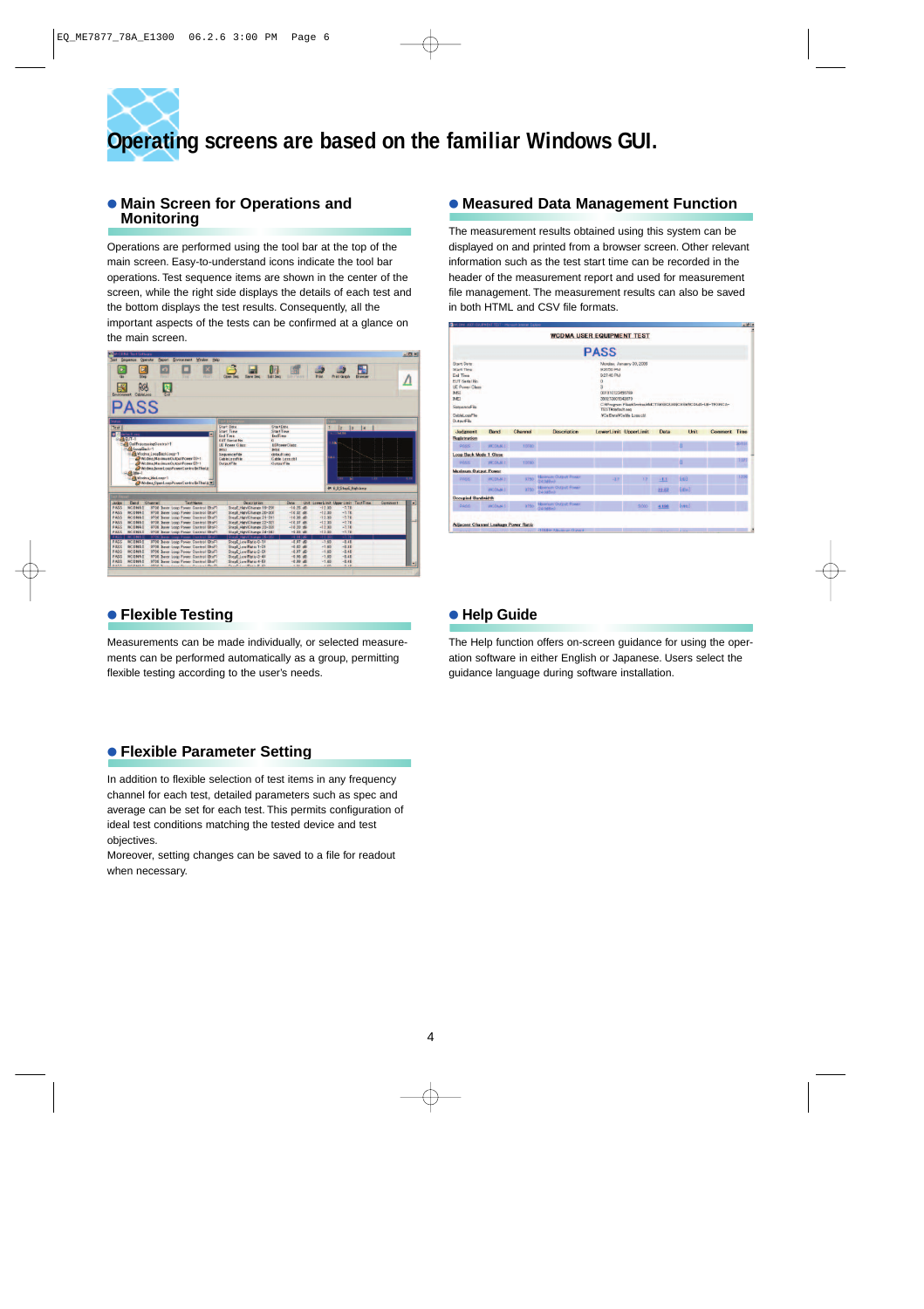

# **W-CDMA Test Items**

#### ● **Operating Band: BandI, VI Loop-Back mode**

| 3GPP TS34.121 Standard Test Items<br><b>ME7877A</b> |                                                 |             |             |  |  |  |  |
|-----------------------------------------------------|-------------------------------------------------|-------------|-------------|--|--|--|--|
|                                                     | <b>5 Transmitter Tests</b>                      |             |             |  |  |  |  |
| 5.2                                                 | <b>Maximum Output Power</b>                     | $\sqrt{}$   | $\sqrt{}$   |  |  |  |  |
| 5.3                                                 | <b>Frequency Error</b>                          | $\sqrt{}$   | V           |  |  |  |  |
| 5.4.1                                               | Open Loop Power Control in the Uplink           | $\sqrt{ }$  | V           |  |  |  |  |
| 5.4.2                                               | Inner Loop Power Control in the Uplink          | $\sqrt{}$   |             |  |  |  |  |
| 5.4.3                                               | Minimum Output Power                            | $\sqrt{ }$  | V           |  |  |  |  |
| 5.4.4                                               | Out-of-synchronisation handling of Output Power | $\sqrt{*1}$ | $\sqrt{*1}$ |  |  |  |  |
| 5.5.1                                               | <b>Transmit OFF Power</b>                       | $\sqrt{}$   | $\sqrt{ }$  |  |  |  |  |
| 5.5.2                                               | Transmit ON/OFF Time Mask                       | $\sqrt{}$   | V           |  |  |  |  |
| 5.6                                                 | Change of TFC                                   | $\sqrt{2}$  | $\sqrt{2}$  |  |  |  |  |
| 5.7                                                 | Power Setting in Uplink Compressed Mode         |             |             |  |  |  |  |
| 5.8                                                 | Occupied Bandwidth (OBW)                        | $\sqrt{}$   | V           |  |  |  |  |
| 5.9                                                 | <b>Spectrum Emission Mask</b>                   | $\sqrt{}$   | V           |  |  |  |  |
| 5.10                                                | Adjacent Channel Leakage Power Ratio (ACLR)     | V           | ٦l          |  |  |  |  |
| 5.11                                                | <b>Spurious Emissions</b>                       | $\sqrt{}$   | V           |  |  |  |  |
| 5.12                                                | Transmit Intermodulation                        |             |             |  |  |  |  |
| 5.13.1                                              | Error Vector Magnitude                          | $\sqrt{}$   |             |  |  |  |  |
| 5.13.2                                              | Peak Code Domain Error                          | $\sqrt{*3}$ | $\sqrt{*3}$ |  |  |  |  |
| 5.13.3                                              | <b>UE Phase Discontinuity</b>                   | $\sqrt{}$   | V           |  |  |  |  |
| 5.13.4                                              | <b>PRACH Preamble Quality</b>                   | $\sqrt{*4}$ | $\sqrt{*4}$ |  |  |  |  |
| <b>6 Receiver Tests</b>                             |                                                 |             |             |  |  |  |  |
| 6.2                                                 | Reference Sensitivity Level                     | $\sqrt{}$   | $\sqrt{}$   |  |  |  |  |
| 6.3                                                 | Maximum Input Level                             | $\sqrt{ }$  | V           |  |  |  |  |
| 6.4                                                 | Adjacent Channel Selectivity (ACS)              |             |             |  |  |  |  |
| 6.5                                                 | <b>Blocking Characteristics</b>                 |             |             |  |  |  |  |
| 6.6                                                 | Spurious Response                               |             | V           |  |  |  |  |
| 6.7                                                 | Intermodulation Characteristics                 |             | V           |  |  |  |  |
| 6.8                                                 | <b>Spurious Emissions</b>                       | V           |             |  |  |  |  |

∗1: Timing measurement is not supported.

∗2: Template judgement is not supported.

∗3: The connection with UL RMC 768 kbps is not supported.

∗4: The repetition measurement is not supported.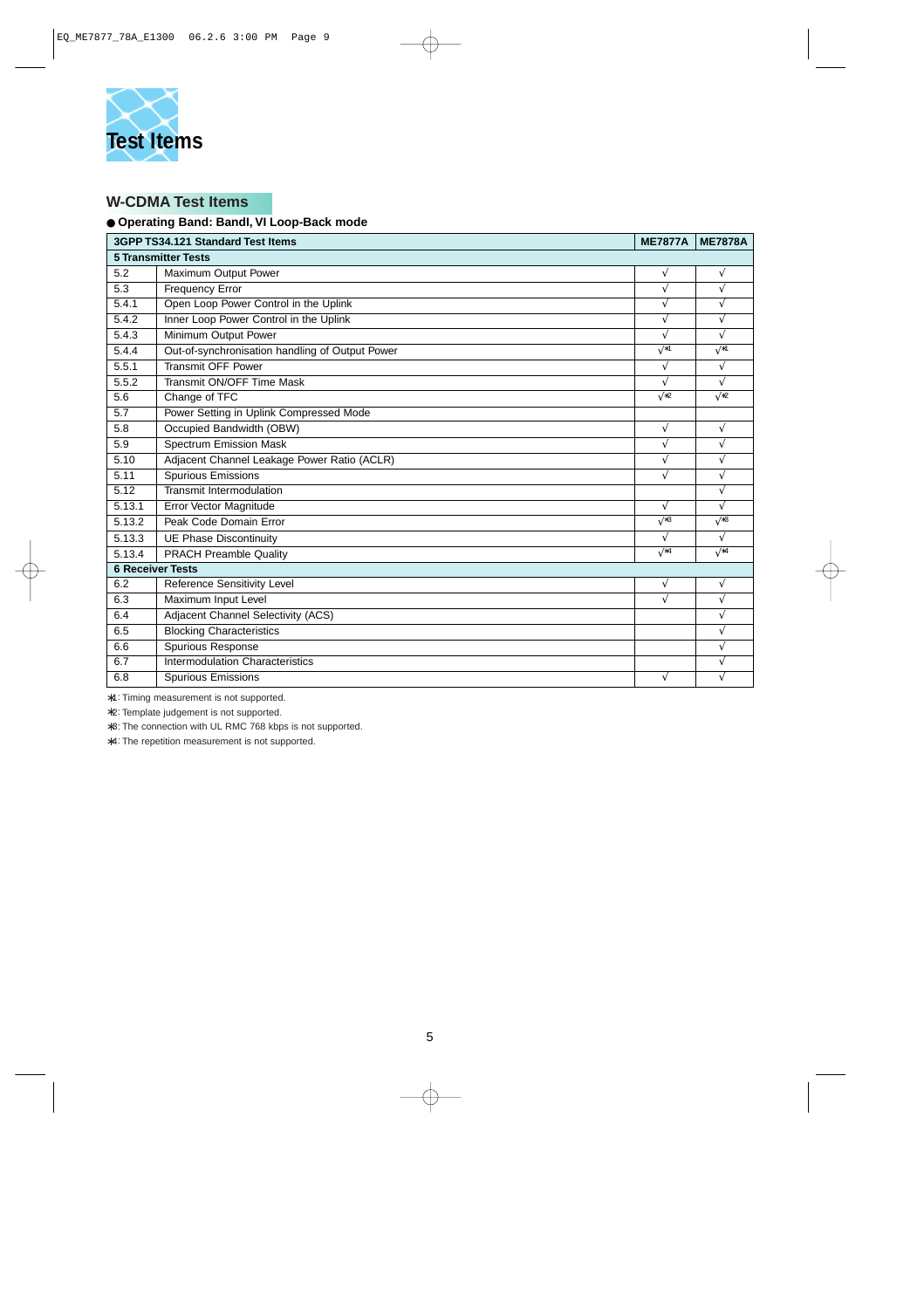

# **GSM Test Items**

#### ● **Operating Band : GSM900/DCS1800/PCS1900, Loop-Back mode**

| 3GPP TS51.010 Standard Test Items |                                                                            |                |
|-----------------------------------|----------------------------------------------------------------------------|----------------|
|                                   | <b>Transceiver Tests</b>                                                   |                |
| 12.1                              | Conducted spurious emissions                                               |                |
| 12.1.1                            | MS allocated a channel                                                     | $\sqrt{}$      |
| 12.1.2                            | MS in idle mode                                                            | $\sqrt{}$      |
| 12.2                              | Radiated spurious emissions                                                |                |
| 12.3                              | Conducted spurious emissions for MS supporting the R-GSM frequency band    |                |
| 12.3.1                            | <b>MS</b> allocated Channel                                                | $\sqrt{}$      |
| 12.3.2                            | MS in idle mode                                                            | $\sqrt{}$      |
|                                   | <b>GSM Transmitter Tests</b>                                               |                |
| 13.1                              | Frequency error and phase error                                            | √*1            |
| 13.2                              | Frequency error under multipath and interference conditions                |                |
| 13.3                              | Transmitter output power and burst timing                                  | $\sqrt{}$      |
| 13.4                              | Output RF spectrum                                                         | $\sqrt{*1}$    |
| 13.6                              | Frequency error and phase error in HSCSD multislot configurations          |                |
| 13.7                              | Transmitter output power and burst timing in HSCSD configurations          |                |
| 13.8                              | Output RF spectrum in HSCSD multislot configuration                        |                |
| 13.9                              | Output RF spectrum for MS supporting the R-GSM band                        | $\sqrt{*1}$    |
|                                   | <b>GPRS Transmitter Tests</b>                                              |                |
| 13.16.1                           | Frequency error and phase error in GPRS multislot configuration            | $\sqrt{*1}$    |
| 13.16.2                           | Transmitter output power in GPRS multislot configuration                   | $\sqrt*3$      |
| 13.16.3                           | Output RF spectrum in GPRS multislot configuration                         | $\sqrt{*1,*4}$ |
| 13.17.1                           | Frequency error and Modulation accuracy in EGPRS configuration             |                |
| 13.17.2                           | Frequency error under multipath and interference conditions                |                |
| 13.17.3                           | <b>EGPRS Transmitter output power</b>                                      |                |
| 13.17.4                           | Output RF spectrum in EGPRS configuration                                  |                |
|                                   | <b>GSM Receiver Tests</b>                                                  |                |
| 14.1.1                            | Bad frame indication - TCH/FS                                              |                |
| 14.1.2                            | Bad frame indication - TCH/HS                                              |                |
| 14.1.3                            | Bad frame indication - TCH/FS - Frequency hopping and downlink DTX         |                |
| 14.1.4                            | Bad frame indication - TCH/HS - Frequency hopping and downlink DTX         |                |
| 14.1.5                            | Bad frame indication - TCH/AFS (Speech frame)                              |                |
| 14.1.6                            | Bad frame indication - TCH/AHS                                             |                |
| 14.2.1                            | Reference sensitivity - TCH/FS                                             | $\sqrt{*1,*2}$ |
| 14.2.2                            | Reference sensitivity - TCH/HS (Speech frames)                             | $\sqrt{*1,*2}$ |
| 14.2.3                            | Reference sensitivity - FACCH/F                                            |                |
| 14.2.4                            | Reference sensitivity - FACCH/H                                            |                |
| 14.2.5                            | Reference sensitivity - full rate data channels                            |                |
| 14.2.6                            | Reference sensitivity - half rate data channels                            |                |
| 14.2.7                            | Bad frame indication - TCH/EFS                                             | $\sqrt{*1,*2}$ |
| 14.2.8                            | Reference sensitivity - full rate data channels in multislot configuration |                |
| 14.2.9                            | Reference sensitivity - TCH/FS for MS supporting the R-GSM band            | $\sqrt{*1,*2}$ |
| 14.2.10                           | Reference sensitivity - TCH/AFS                                            | $\sqrt{*1,*2}$ |
| 14.2.18                           | Reference sensitivity - TCH/AHS                                            | $\sqrt{2}$     |
| 14.2.19                           | Reference sensitivity - TCH/AFS-INB                                        |                |
| 14.2.20                           | Reference sensitivity - TCH/AHS-INB                                        |                |
| 14.3                              | Usable receiver input level range                                          | $\sqrt{2}$     |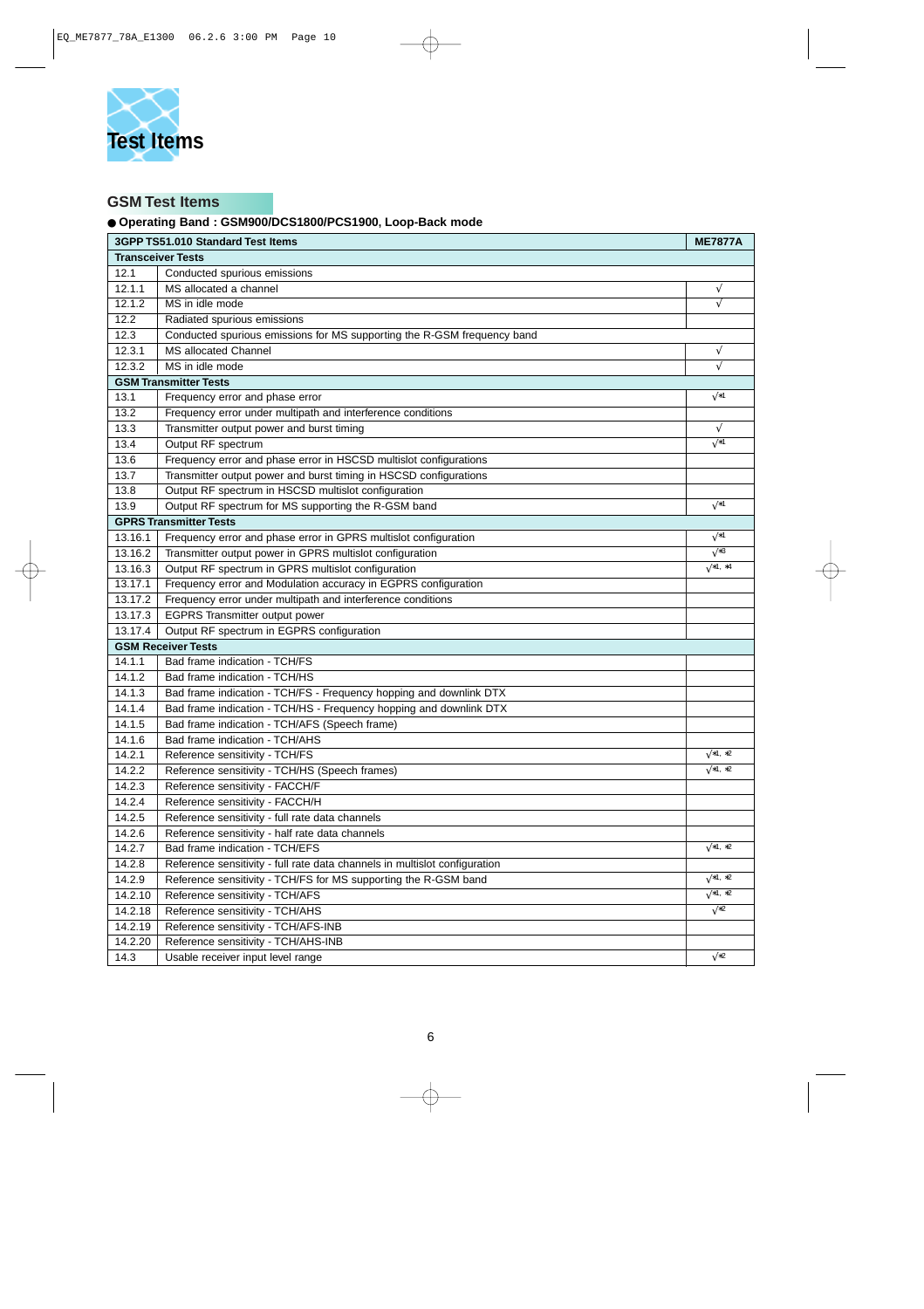

| 14.4.1  | Co-channel rejection - TCH/FS                                                                   |                |
|---------|-------------------------------------------------------------------------------------------------|----------------|
| 14.4.2  | Co-channel rejection - TCH/HS                                                                   |                |
| 14.4.3  | Co-channel rejection - TCH/HS (SID frames)                                                      |                |
| 14.4.4  | Co-channel rejection - FACCH/F                                                                  |                |
| 14.4.5  | Co-channel rejection - FACCH/H                                                                  |                |
| 14.4.6  | Co-channel rejection - TCH/EFS                                                                  |                |
| 14.4.7  | Receive performance in the case of frequency hopping and Co-channel interference on one carrier |                |
| 14.4.8  | Co-channel rejection - TCH/AFS                                                                  |                |
| 14.4.16 | Co-channel rejection - TCH/AHS                                                                  |                |
| 14.4.17 | Co-channel rejection - TCH/AFS-INB                                                              |                |
| 14.4.18 | Co-channel rejection - TCH/AHS-INB                                                              |                |
| 14.5.1  | Adjacent channel rejection - speech channels                                                    |                |
| 14.5.2  | Adjacent channel rejection - control channel                                                    |                |
| 14.6.1  | Intermodulation rejection - speech channels                                                     |                |
| 14.6.2  | Intermodulation rejection - control channel                                                     |                |
| 14.7.1  | Blocking and spurious response - speech channels                                                |                |
| 14.7.2  | Blocking and spurious response - control channels                                               |                |
| 14.7.3  | Blocking and spurious response - speech channels for MS supporting the R-GSM band               |                |
| 14.7.4  | Blocking and spurious response - control channels for MS supporting the R-GSM band              |                |
| 14.8.1  | AM suppression - speech channels                                                                |                |
| 14.8.2  | AM suppression - control channels                                                               |                |
| 14.9    | Paging performance at high input levels                                                         |                |
| 14.10.1 | Performance of the Codec Mode Request Generation - TCH/AFS                                      |                |
| 14.10.2 | Performance of the Codec Mode Request Generation - TCH/AHS                                      |                |
|         | <b>GPRS Receiver Tests</b>                                                                      |                |
| 14.16.1 | Minimum Input level for Reference Performance                                                   | $\sqrt{*1,*2}$ |
| 14.16.2 | Co-channel rejection                                                                            |                |
| 14.18.1 | Minimum Input level for Reference Performance                                                   |                |
| 14.18.2 | Co-channel rejection                                                                            |                |
| 14.18.3 | Adjacent channel rejection                                                                      |                |
| 14.18.4 | Intermodulation rejection                                                                       |                |
| 14.18.5 | Blocking and spurious response                                                                  |                |
| 14.18.6 | EGPRS Usable receiver input level range                                                         |                |
| 14.18.7 | Incremental Redundancy performance                                                              |                |

∗1: Measurement items for frequency hopping is not supported.

∗2: Measurement items for fading tests is not supported.

∗3: Measurement items for access burst is not supported.

∗4: Measurement items for spectrum due to modulation at 2 to 6 MHz offset and spurious emissions in the MS receive bands is not supported.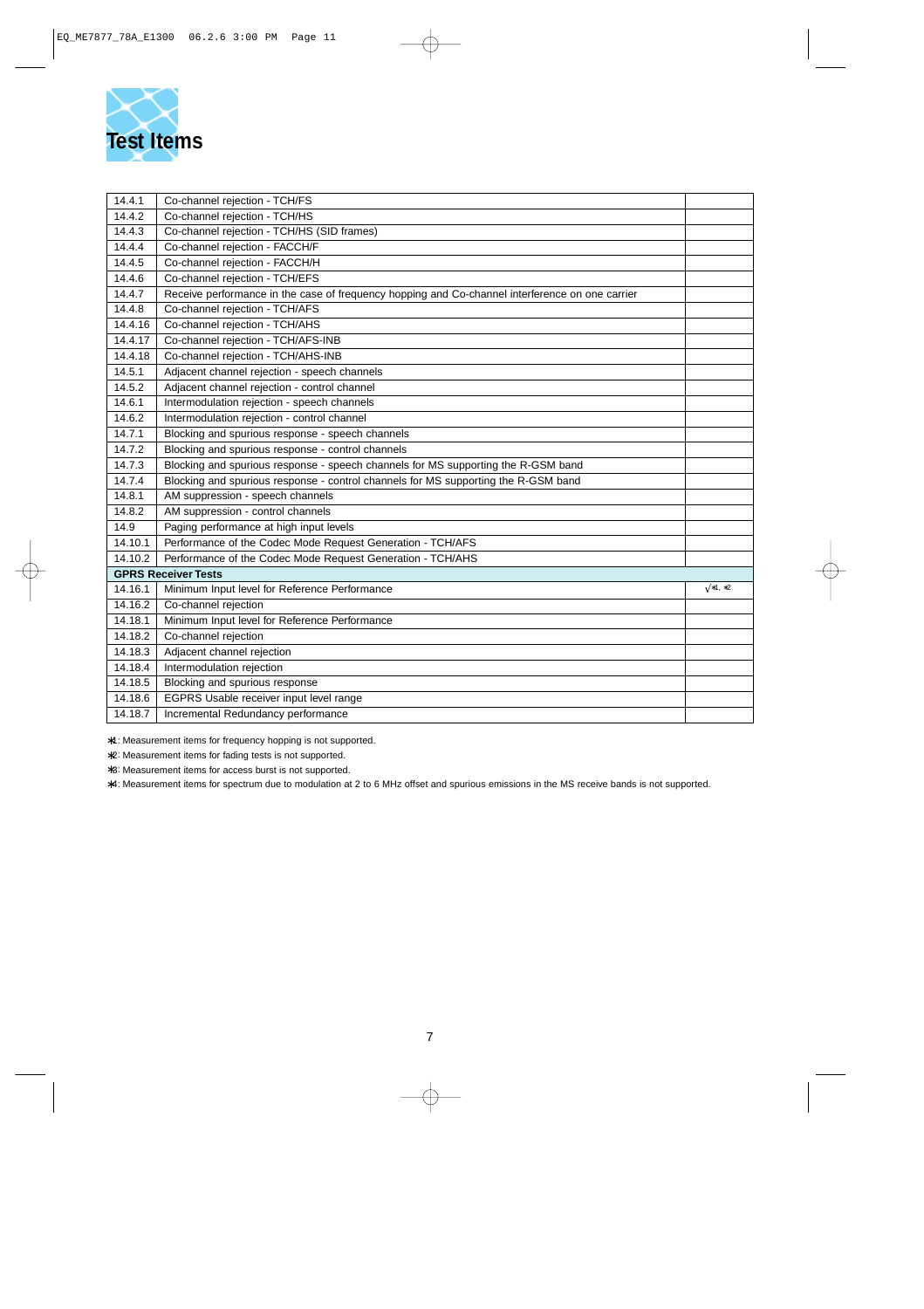

#### **ME7877A, ME7878A (Main Frame)**

| General*              | Max. input level     | $+33$ dBm $(2 W)$                                                                                                                                                                                                                                                                                                          |  |  |
|-----------------------|----------------------|----------------------------------------------------------------------------------------------------------------------------------------------------------------------------------------------------------------------------------------------------------------------------------------------------------------------------|--|--|
|                       | Input/Output         | Type N, 50 $\Omega$<br>$VSWR \leq 1.2$ (30 MHz to 2.7 GHz: for measuring Maximum Output Power)<br>$VSWR \leq 2.0$ (3 to 13 GHz: for measuring RX Spurious Emissions)<br>VSWR≤ 1.3 (1 MHz to 3.1 GHz: for measuring Blocking characteristics)<br>$VSWR \leq 2.0$ (3.1 to 12.75 GHz: for measuring Blocking characteristics) |  |  |
|                       | Reference oscillator | Uses MT8820A<br>External reference input enabled [Frequency: 10/13 MHz selectable, BNC connector]                                                                                                                                                                                                                          |  |  |
| Power supply          |                      | 100 to 120 Vac or 200 to 240 Vac, 50/60 Hz, ≤1350 VA (ME7877A), ≤1900 VA (ME7878A)                                                                                                                                                                                                                                         |  |  |
| Operating temperature |                      | +15 to +35°C (operation), $-20$ to +60°C (storage)                                                                                                                                                                                                                                                                         |  |  |
| <b>EMC</b>            |                      | EN61326: 1997/A2: 2001 (Class A), EN61000-3-2: 2000 (Class A),<br>EN61326: 1997/A2: 2001 (Annex A)                                                                                                                                                                                                                         |  |  |
| <b>LVD</b>            |                      | EN61010-1: 2001 (Pollution Degree 2)                                                                                                                                                                                                                                                                                       |  |  |

∗: The general specifications apply to use of the MN7476A RF Interface Unit (with 3 dB attenuator connector).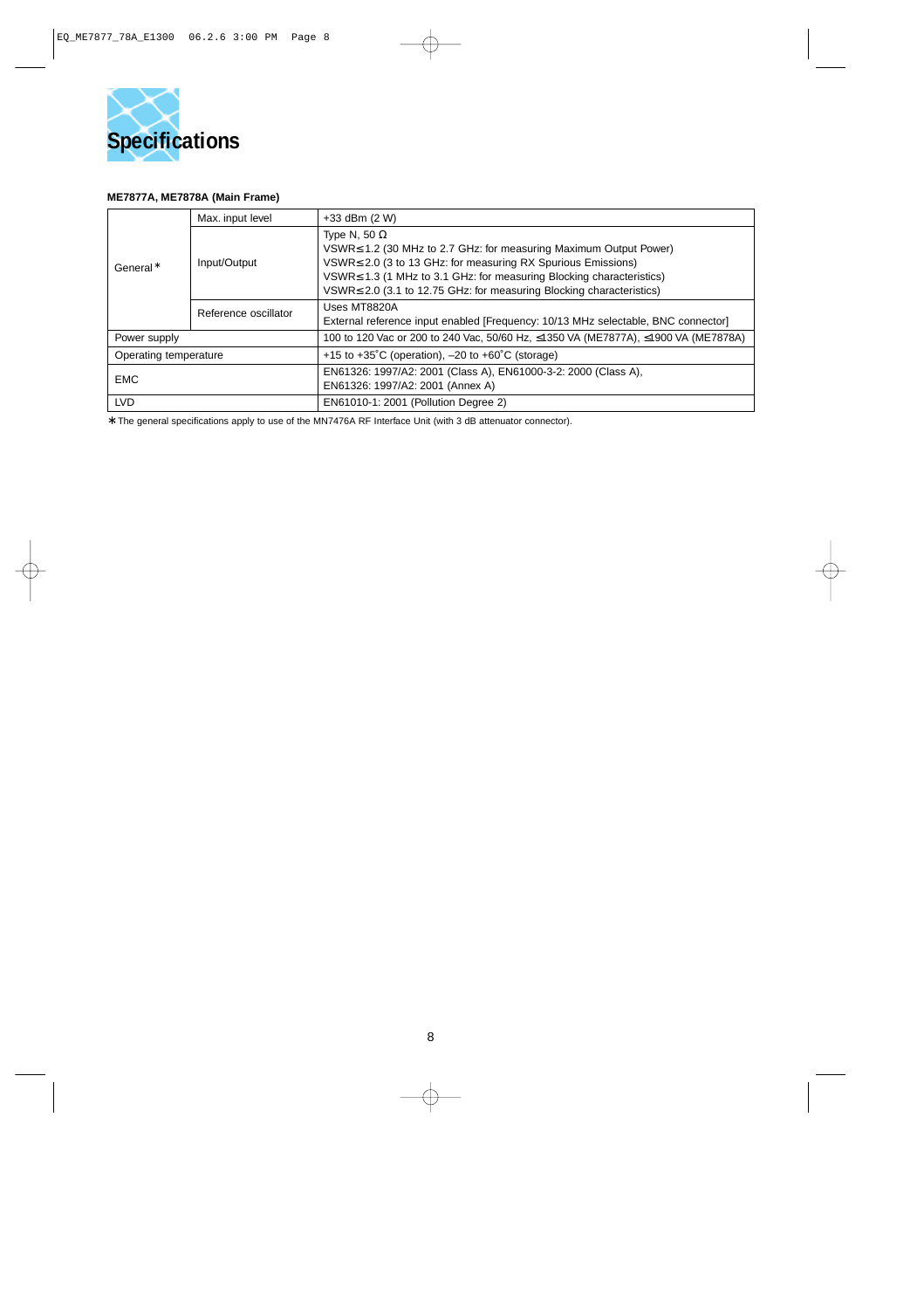

#### **ME7877A Mobile Communication Test System**

Please specify the model/order number, name and quantity when ordering.

| Model/Order No.                                                                                                      | Name                                                                                                                                                                                                                                                                                                                      | Remarks                                                                                                                                                                                                                                                                                                               |
|----------------------------------------------------------------------------------------------------------------------|---------------------------------------------------------------------------------------------------------------------------------------------------------------------------------------------------------------------------------------------------------------------------------------------------------------------------|-----------------------------------------------------------------------------------------------------------------------------------------------------------------------------------------------------------------------------------------------------------------------------------------------------------------------|
| <b>ME7877A</b>                                                                                                       | — Mainframe —<br>Mobile Communication Test System                                                                                                                                                                                                                                                                         |                                                                                                                                                                                                                                                                                                                       |
| MT8820A<br>MT8820A-01<br>MT8820A-02<br>MX882000B<br>MX882001A<br>MX882050A                                           | $-$ Components $-$<br>Radio Communication Analyzer<br>W-CDMA Measurement Hardware<br><b>TDMA Measurement Hardware</b><br>W-CDMA Measurement Software<br><b>GSM Measurement Software</b><br>W-CDMA Call Processing Software                                                                                                |                                                                                                                                                                                                                                                                                                                       |
| <b>MS8609A</b><br>MS8609A-04<br>MS8609A-08<br>MS8609A-31<br>MX860901B<br>MX860902A                                   | Digital Mobile Radio Transmitter Tester<br>Digital Resolution Bandwidth<br>Pre-amplifier<br>Low Noise Floor<br><b>W-CDMA Measurement Software</b><br><b>GSM Measurement Software</b>                                                                                                                                      |                                                                                                                                                                                                                                                                                                                       |
| <b>MN7476A</b><br><b>MN7451A</b><br>MX787720A                                                                        | <b>RF</b> Interface Unit<br><b>RF Switch Driver Unit</b><br>W-CDMA/GSM Test Software (Spurious)                                                                                                                                                                                                                           |                                                                                                                                                                                                                                                                                                                       |
| MX787850A<br>Z0790<br><b>W2635AE</b><br><b>W2596AE</b><br><b>W2573AE</b><br><b>W2637AE</b><br><b>W2599AE</b>         | - Standard accessories-<br><b>Correction Software</b><br>Accessory Kit<br>ME7877A/ME7878A Operation Manual (CD-ROM)<br>MN7476A Operation Manual (CD-ROM)<br>MN7451A Operation Manual (CD-ROM)<br>MX787600/601/620/720/800A Operation Manual (CD-ROM)<br>MX787850A Operation Manual (CD-ROM)                               |                                                                                                                                                                                                                                                                                                                       |
| ME7877A-051<br>ME7877A-056<br>ME7877A-071<br>ME7877A-072<br>ME7877A-073                                              | $-$ Options $-$<br>W-CDMA Bandl Measurement Setup<br>W-CDMA BandVI Measurement Setup<br>GSM GSM 900 Band Measurement Setup<br>GSM DCS 1800 Band Measurement Setup<br>GSM PCS 1900 Band Measurement Setup                                                                                                                  |                                                                                                                                                                                                                                                                                                                       |
| MN7476A-005<br>MN7476A-010<br>MN7476A-011<br>MN7476A-012<br>MN7476A-013<br>MN7476A-014<br>MN7476A-015<br>MN7476A-016 | Low Loss Path for Downlink Signal<br>2 GHz BRF for Spurious Measurement<br>1.9 GHz BRF for Spurious Measurement<br>1.8 GHz BRF for Spurious Measurement<br>900 MHz BRF for Spurious Measurement<br>850 MHz BRF for Spurious Measurement<br>1600 MHz HPF for Spurious Measurement<br>3100 MHz HPF for Spurious Measurement | For GSM900/DCS1800/PCS1900 Spurious Measurement<br>For Bandl Spurious Measurement<br>For PCS1900 Spurious Measurement<br>For DCS1800 Spurious Measurement<br>For GSM900 Spurious Measurement<br>For BandVI Spurious Measurement<br>For BandVI/GSM900 Spurious Measurement<br>For DCS1800/PCS1900 Spurious Measurement |
| MX787720A-051<br>MX787720A-056<br>MX787720A-071<br>MX787720A-072<br>MX787720A-073                                    | W-CDMA Bandl Measurement Software<br>W-CDMA BandVI Measurement Software<br>GSM 900 Band Measurement Software<br>DCS 1800 Band Measurement Software<br>PCS 1900 Band Measurement Software                                                                                                                                  |                                                                                                                                                                                                                                                                                                                       |
| J0007<br>J0008<br>P0027                                                                                              | $-$ Application parts $-$<br>408JE-104 GPIB Cable<br>GPIB Cable, 2.0 m<br>W-CDMA/GSM Test USIM                                                                                                                                                                                                                            |                                                                                                                                                                                                                                                                                                                       |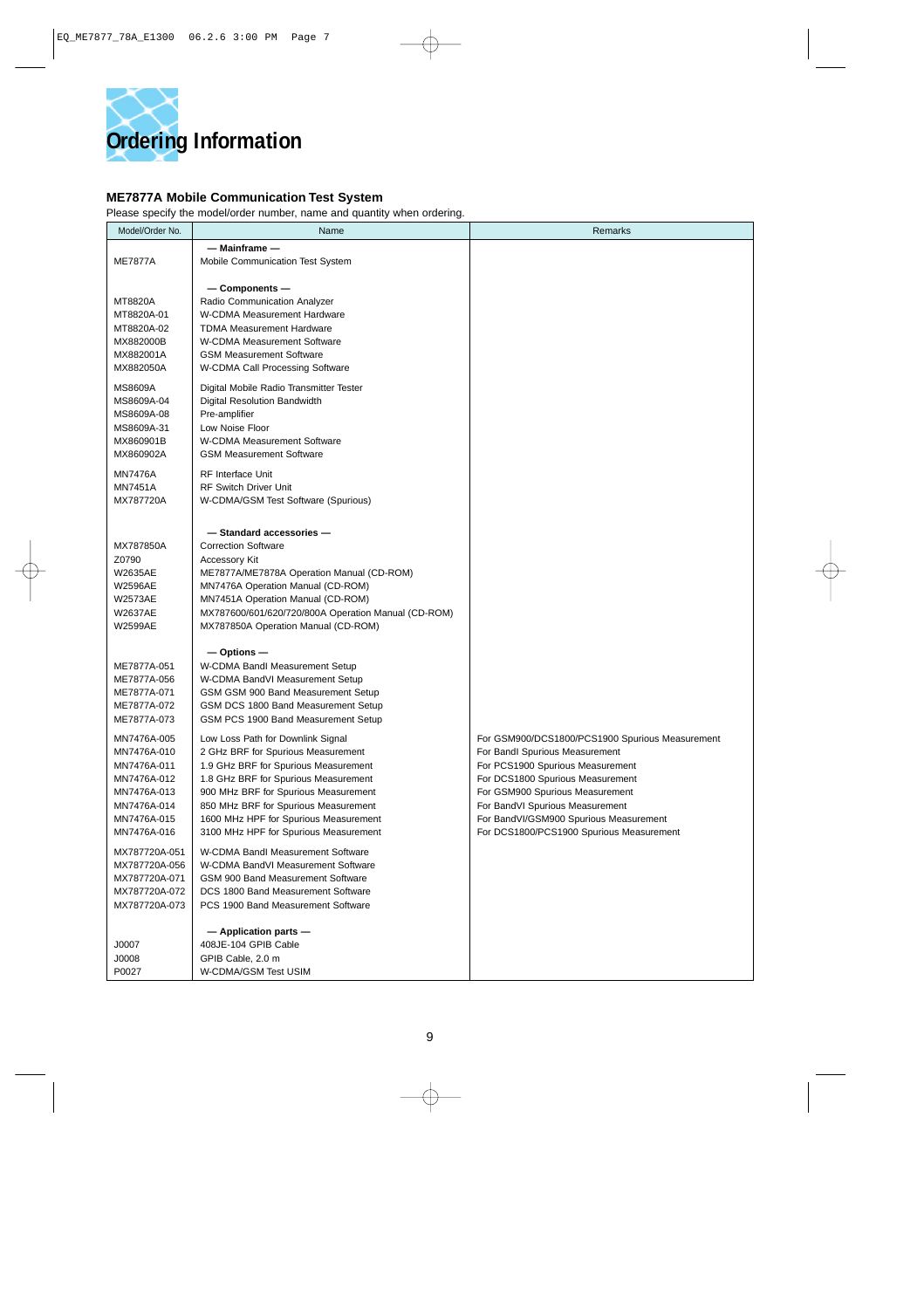

#### **ME7878A Mobile Communication Test System**

Please specify the model/order number, name and quantity when ordering.

| Model/Order No. | Name                                                | Remarks |
|-----------------|-----------------------------------------------------|---------|
|                 | $-$ Mainframe $-$                                   |         |
| <b>ME7878A</b>  | Mobile Communication Test System                    |         |
|                 |                                                     |         |
|                 | $-$ Components $-$                                  |         |
| MT8820A         | Radio Communication Analyzer                        |         |
| MT8820A-01      | W-CDMA Measurement Hardware                         |         |
| MX882000B       | W-CDMA Measurement Software                         |         |
| MX882050A       | W-CDMA Call Processing Software                     |         |
| MS8609A         | Digital Mobile Radio Transmitter Tester             |         |
| MS8609A-04      | Digital Resolution Bandwidth                        |         |
| MS8609A-08      | Pre-amplifier                                       |         |
| MS8609A-31      | Low Noise Floor                                     |         |
| MX860901B       | W-CDMA Measurement Software                         |         |
|                 |                                                     |         |
| MG3681A         | Digital Modulation Signal Generator                 |         |
| MU368040A       | <b>CDMA Modulation Unit</b>                         |         |
| MX368041B       | W-CDMA Software                                     |         |
|                 |                                                     |         |
| MG3692B         | <b>Signal Generator</b>                             |         |
| MG3690B/2A      | 110 dB Mechanical Step Attenuator                   |         |
| MG3690B/4       | Digital Down Converter                              |         |
| MG3690B/22      | 0.1 Hz to 10 MHz Audio Coverage                     |         |
| 34RKNF50        | Coaxial Adapter (strengthened K-M, N-F)             |         |
| <b>MN7476A</b>  | <b>RF Interface Unit</b>                            |         |
| <b>MN7486A</b>  | Interference Measurement Unit                       |         |
| <b>MN7478A</b>  | Additional Unit for Interference Measurement        |         |
| <b>MN7451A</b>  | <b>RF Switch Driver Unit</b>                        |         |
| MX787800A       | W-CDMA Test Software (Spurious/Interference)        |         |
|                 |                                                     |         |
|                 | - Standard accessories-                             |         |
| MX787850A       | <b>Correction Software</b>                          |         |
| Z0760           | <b>Accessory Kit</b>                                |         |
| W2635AE         | ME7877A/ME7878A Operation Manual (CD-ROM)           |         |
| <b>W2596AE</b>  | MN7476A Operation Manual (CD-ROM)                   |         |
| <b>W2597AE</b>  | MN7486A Operation Manual (CD-ROM)                   |         |
| W2601AE         | MN7478A Operation Manual (CD-ROM)                   |         |
| <b>W2573AE</b>  | MN7451A Operation Manual (CD-ROM)                   |         |
| <b>W2637AE</b>  | MX787600/601/620/720/800A Operation Manual (CD-ROM) |         |
| W2599AE         | MX787850A Operation Manual (CD-ROM)                 |         |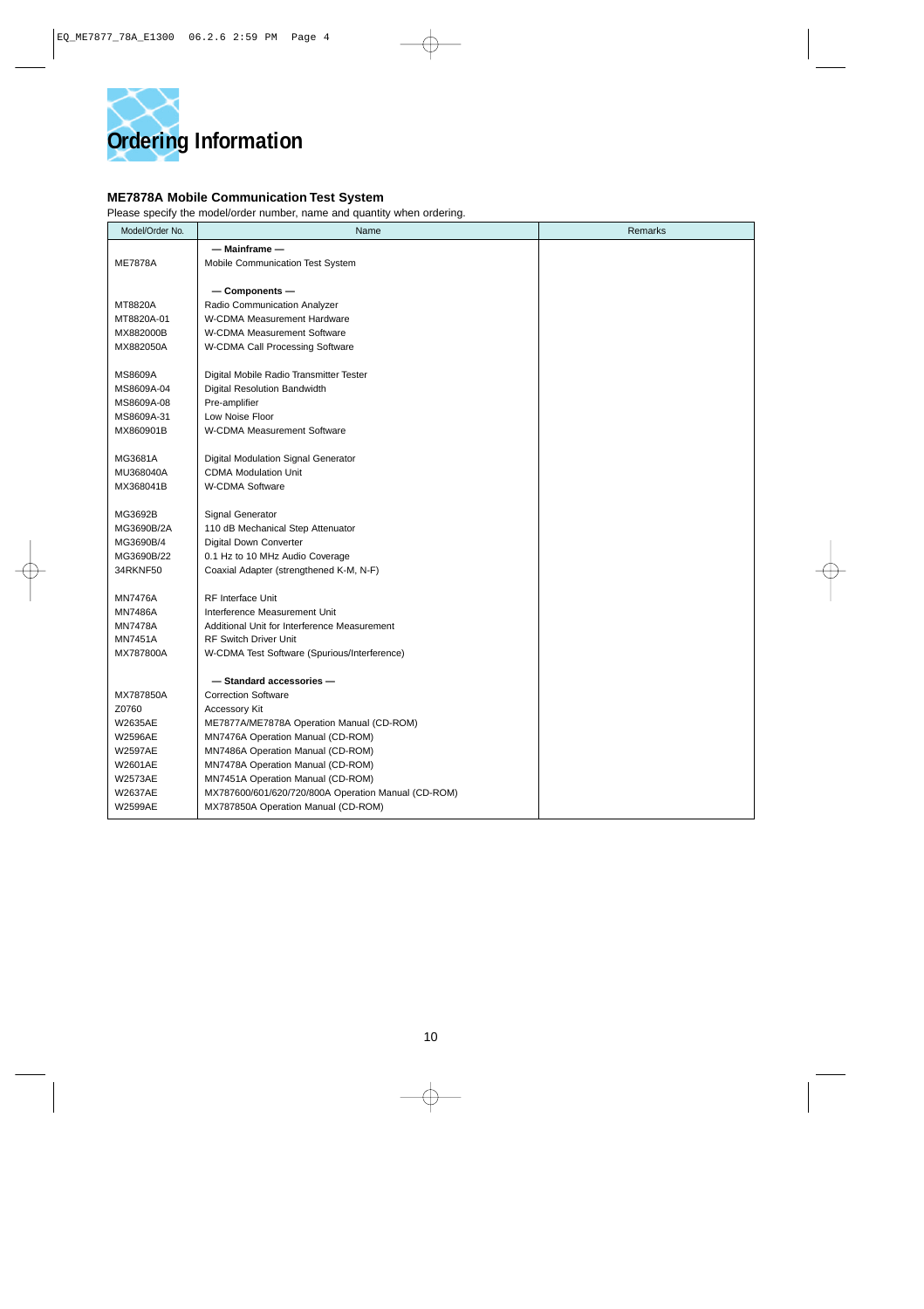

| Model/Order No. | Name                                             | <b>Remarks</b>                        |
|-----------------|--------------------------------------------------|---------------------------------------|
|                 | $-$ Options $-$                                  |                                       |
| ME7878A-051     | W-CDMA Bandl Measurement Setup                   |                                       |
| ME7878A-056     | W-CDMA BandVI Measurement Setup                  |                                       |
|                 |                                                  |                                       |
| MN7476A-010     | 2 GHz BRF for Spurious Measurement               | For Bandl Spurious Measurement        |
| MN7476A-014     | 850 MHz BRF for Spurious Measurement             | For BandVI Spurious Measurement       |
| MN7476A-015     | 1600 MHz BRF for Spurious Measurement            | For BandVI Spurious Measurement       |
|                 |                                                  |                                       |
| MN7486A-020     | 800 MHz Band Isolator                            | For BandVI Interference Measurement   |
| MN7486A-021     | 2 GHz Band Isolator                              | For Bandl Interference Measurement    |
| MN7486A-022     | Low Loss Path for Interference Signal            | For Bandl/VI Interference Measurement |
| MN7486A-030     | 1.5 GHz LPF/3.0 GHz HPF for Blocking Measurement | For Bandl Interference Measurement    |
| MN7486A-031     | 600 MHz LPF/1.3 GHz HPF for Blocking Measurement | For BandVI Interference Measurement   |
| MN7486A-032     | 2 GHz BRF for Blocking Measurement               | For Bandl Interference Measurement    |
|                 |                                                  |                                       |
| MN7478A-043     | 850 MHz BRF for Blocking Measurement             | For BandVI Interference Measurement   |
|                 |                                                  |                                       |
| MX787800A-051   | W-CDMA Bandl Measurement Setup                   |                                       |
| MX787800A-056   | W-CDMA BandVI Measurement Setup                  |                                       |
|                 |                                                  |                                       |
|                 | $-$ Application parts $-$                        |                                       |
| J0007           | 408JE-104 GPIB Cable                             |                                       |
| J0008           | GPIB Cable, 2.0 m                                |                                       |
| P0027           | W-CDMA/GSM Test USIM                             |                                       |

In addition to the components listed above, customers need to provide a personal computer and peripherals based on the following recommended specifications:

<Recommended PC and Peripheral Specifications> CPU: Pentium® 4 -- 1.6 GHz or greater OS: Microsoft Windows ® XP Professional SP1 or later Microsoft Windows ® 2000 Professional SP3 or later Main Memory: 512 MB or greater Screen Resolution: 1024 x 768 dots Hard Disk: 1 GB or greater CD-ROM Drive: For installing and upgrading software GPIB Interface: Either of the National Instruments products below: PCI-GPIB (PCI-Bus) PCMCIA-GPIB (PCMCIA-Bus)

Pentium® is a registered trademark of Intel Corporation in the U.S. and other countries. Windows ® 2000 and Windows ® XP is a registered trademark of Microsoft Corporation in the U.S. and other countries.

Current consumption measurement can be performed with recommended DC power. <Recommended DC power supply> Keithley Instruments, Inc. 2303

Agilent Technologies, Inc. 66311A/66312A